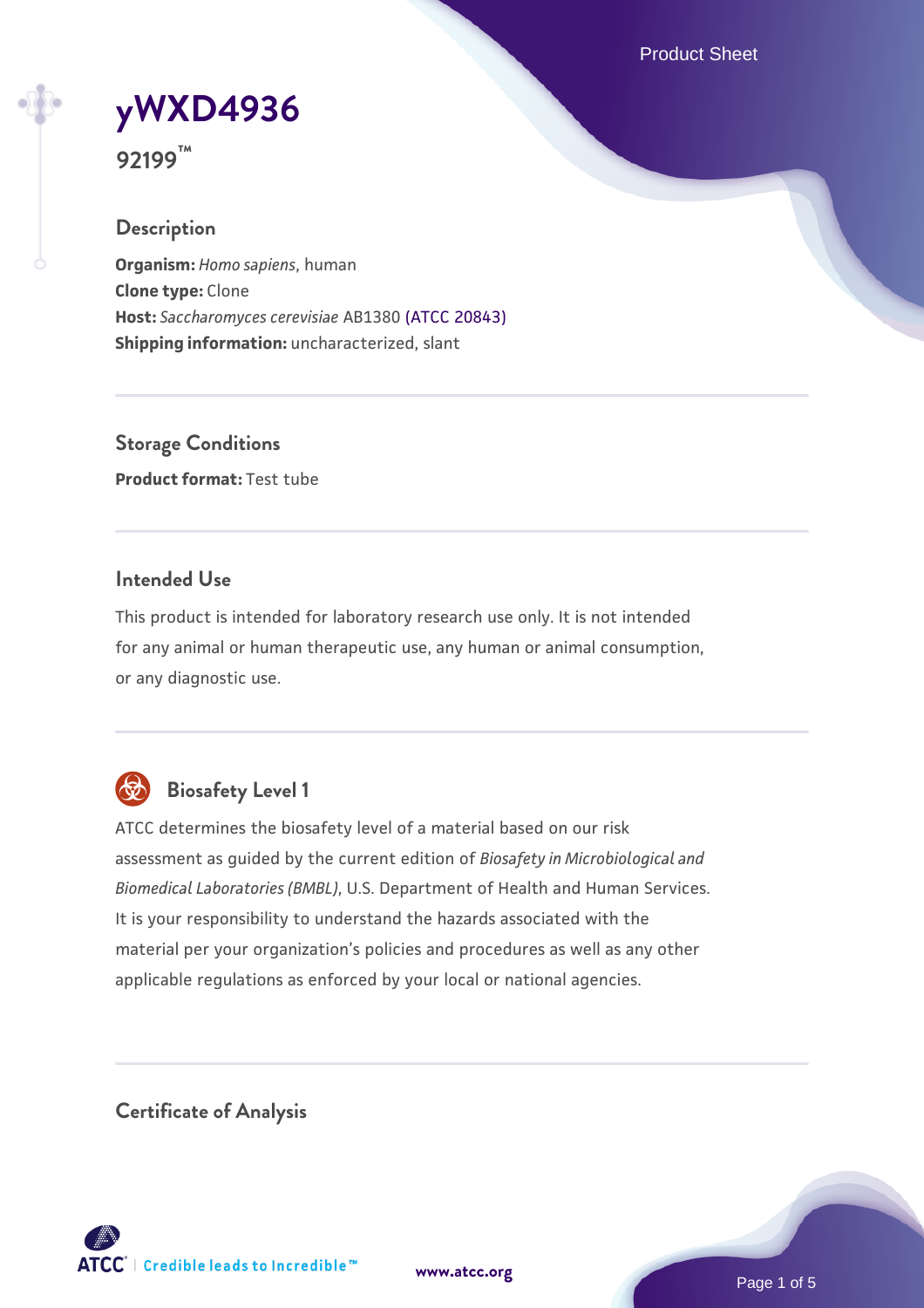## **[yWXD4936](https://www.atcc.org/products/92199)** Product Sheet **92199**

For batch-specific test results, refer to the applicable certificate of analysis that can be found at www.atcc.org.

# **Insert Information**

**Type of DNA:** genomic **Genome:** Homo sapiens **Chromosome:** X X pter-q27.3 **Gene name:** DNA Segment, single copy **Gene product:** DNA Segment, single copy [DXS3901] **Gene symbol:** DXS3901 **Contains complete coding sequence:** Unknown **Insert end:** EcoRI

#### **Vector Information**

**Construct size (kb):** 180.0 **Intact vector size:** 11.454 **Vector name:** pYAC4 **Type of vector:** YAC **Host range:** *Saccharomyces cerevisiae*; *Escherichia coli* **Vector information:** other: telomere, 3548-4235 other: telomere, 6012-6699 Cross references: DNA Seq. Acc.: U01086 **Cloning sites:** EcoRI **Markers:** SUP4; HIS3; ampR; URA3; TRP1 **Replicon:** pMB1, 7186-7186; ARS1, 9632-10376

# **Growth Conditions**

**Medium:** 



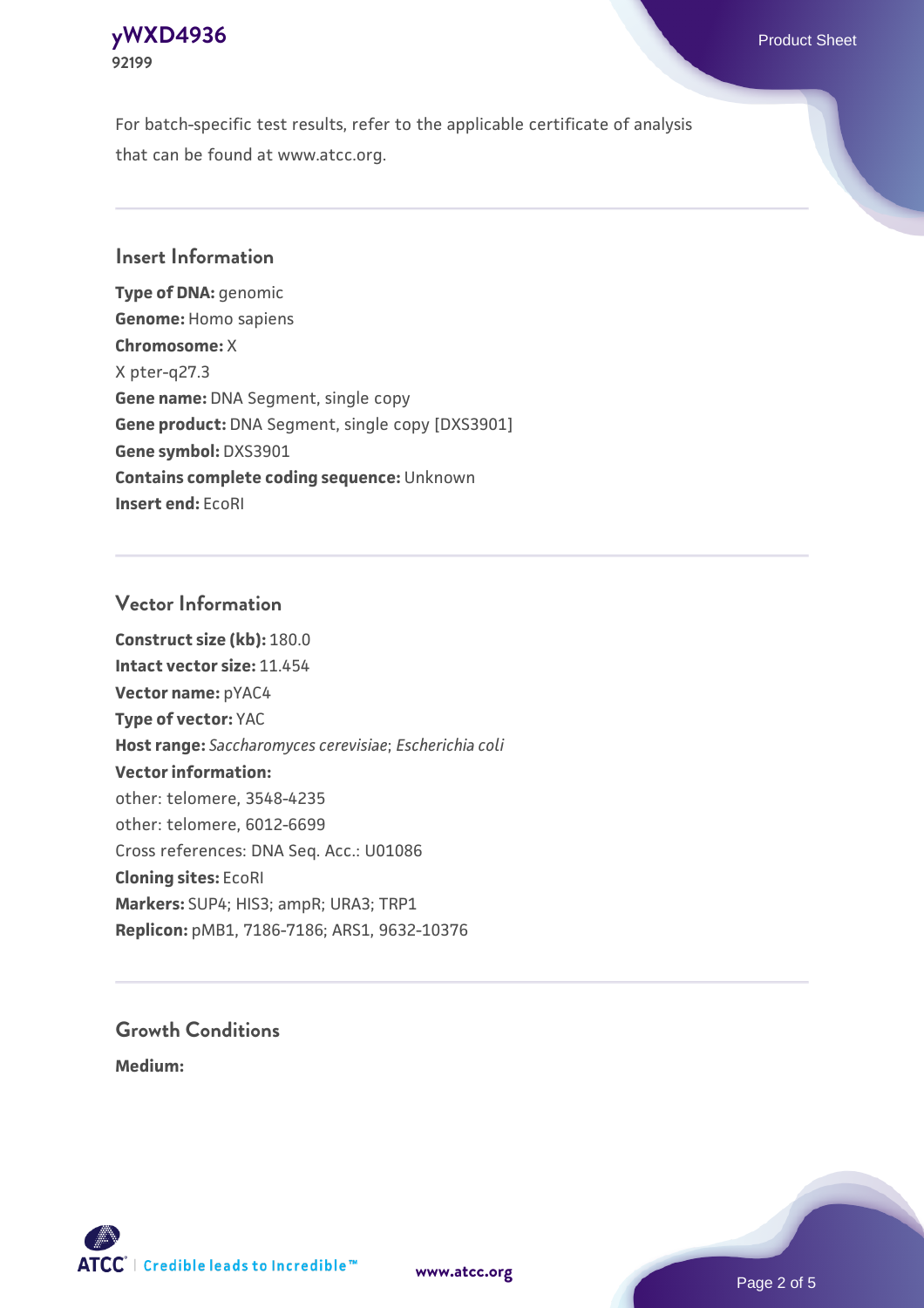#### **[yWXD4936](https://www.atcc.org/products/92199)** Product Sheet **92199**

[ATCC Medium 1245: YEPD](https://www.atcc.org/-/media/product-assets/documents/microbial-media-formulations/1/2/4/5/atcc-medium-1245.pdf?rev=705ca55d1b6f490a808a965d5c072196) **Temperature:** 30°C

#### **Notes**

More information may be available from ATCC (http://www.atcc.org or 703- 365-2620).

# **Material Citation**

If use of this material results in a scientific publication, please cite the material in the following manner: yWXD4936 (ATCC 92199)

# **References**

References and other information relating to this material are available at www.atcc.org.

### **Warranty**

The product is provided 'AS IS' and the viability of ATCC® products is warranted for 30 days from the date of shipment, provided that the customer has stored and handled the product according to the information included on the product information sheet, website, and Certificate of Analysis. For living cultures, ATCC lists the media formulation and reagents that have been found to be effective for the product. While other unspecified media and reagents may also produce satisfactory results, a change in the ATCC and/or depositor-recommended protocols may affect the recovery, growth, and/or function of the product. If an alternative medium formulation or reagent is used, the ATCC warranty for viability is no longer



**[www.atcc.org](http://www.atcc.org)**

Page 3 of 5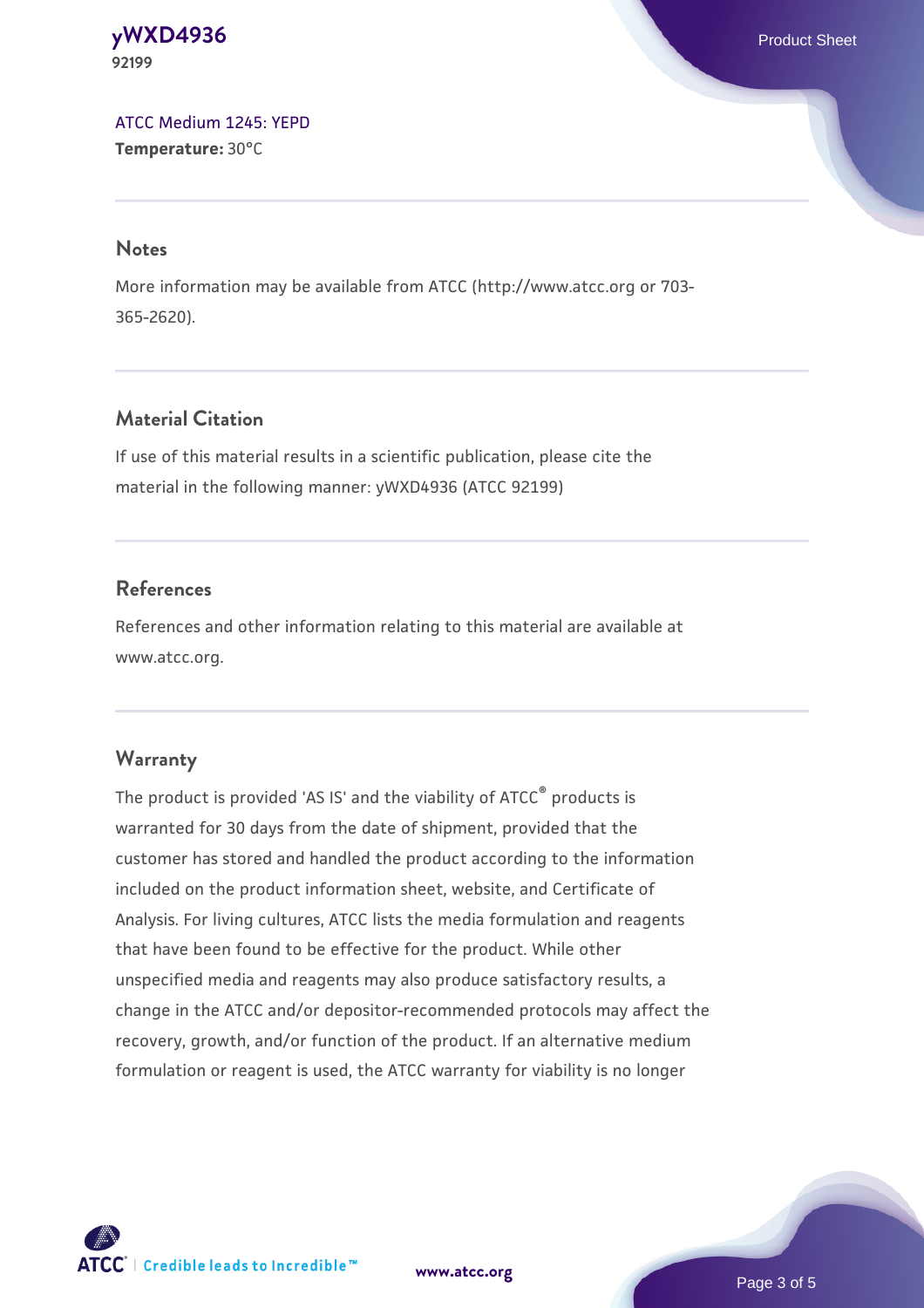**[yWXD4936](https://www.atcc.org/products/92199)** Product Sheet **92199**

valid. Except as expressly set forth herein, no other warranties of any kind are provided, express or implied, including, but not limited to, any implied warranties of merchantability, fitness for a particular purpose, manufacture according to cGMP standards, typicality, safety, accuracy, and/or noninfringement.

#### **Disclaimers**

This product is intended for laboratory research use only. It is not intended for any animal or human therapeutic use, any human or animal consumption, or any diagnostic use. Any proposed commercial use is prohibited without a license from ATCC.

While ATCC uses reasonable efforts to include accurate and up-to-date information on this product sheet, ATCC makes no warranties or representations as to its accuracy. Citations from scientific literature and patents are provided for informational purposes only. ATCC does not warrant that such information has been confirmed to be accurate or complete and the customer bears the sole responsibility of confirming the accuracy and completeness of any such information.

This product is sent on the condition that the customer is responsible for and assumes all risk and responsibility in connection with the receipt, handling, storage, disposal, and use of the ATCC product including without limitation taking all appropriate safety and handling precautions to minimize health or environmental risk. As a condition of receiving the material, the customer agrees that any activity undertaken with the ATCC product and any progeny or modifications will be conducted in compliance with all applicable laws, regulations, and guidelines. This product is provided 'AS IS' with no representations or warranties whatsoever except as expressly set forth herein and in no event shall ATCC, its parents, subsidiaries, directors, officers, agents, employees, assigns, successors, and affiliates be liable for indirect, special, incidental, or consequential damages of any kind in connection with or arising out of the customer's use of the product. While reasonable effort is made to ensure authenticity and reliability of materials on deposit, ATCC is not liable for damages arising from the misidentification or



**[www.atcc.org](http://www.atcc.org)**

Page 4 of 5